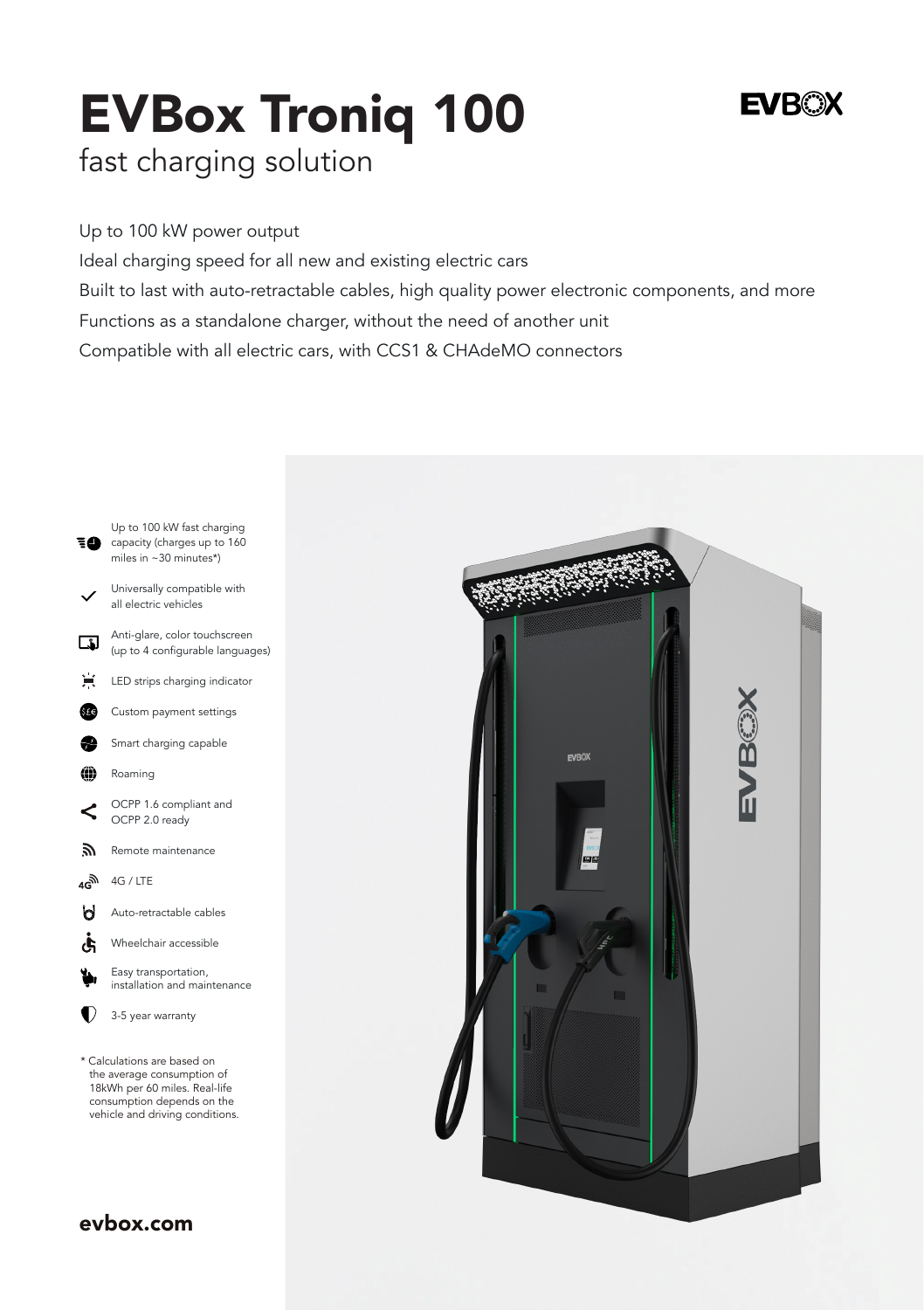## Product overview EVBox Troniq 100

- Works as a standalone, all integrated charger
- DC charging connectors are included in the housing
- Internal AC / DC converter
- Onboard DC controllers
- EMV payment terminal optional upon further consultation
- Smart charging functionality allows:
	- Remote set up of Max. amperage
	- Load balancing between stations



# General specifications

#### Charging modes Mode 4 (DC charging)

Connector type Mode 4

#### Cable length\*

Mode 4

#### Structure and physical properties

Enclosure material Enclosure ratings Operating temperature Storage temperature Operating humidity Cooling Mounting method Maximum installation height

Footprint (W x H x D) Weight Colors

#### **Connectivity**

Authorization

Status indication HMI Communication standard Communication protocol

#### Certifications

CCS1 and CHAdeMO up to 200 A - 500 VDC

CCS1 and CHAdeMO (JEVS G105)

Effortless: up to 11.5 feet of standard reach Smart Cable Management activated: up to 14.5 feet

Galvanized steel (structure), aluminum (casing) IP54 / IK10 / NEMA 3R -22°F to +122°F (-30°C to +50°C) -40°F to +158°F (-40°C to +70°C) 5% to 95% non-condensing Forced ventilation Floor / Ground (recommended with the optional clamping-sealing kit) 6560 feet (2000 meters)

39.2" x 86.1" x 36.0" 2,100 lb Front: Graphite grey (RAL 7024) Sides: White aluminum (RAL 9006) Back: Metallic (RAL 9022)

RFID/NFC (ISO 14443, ISO 18092, ISO 15693, ISO 18000-3, Calypso, Mifare Ultralight C, -Classic, -Desfire) LED strips charging indicators 7" anti-vandalism LCD color touchscreen with integrated contactless reader 4G/LTE OCPP 1.5, OCPP 1.6S, OCPP 1.6J, ready for update to OCPP 2.0

UL, EMC Directive 2014/30/EU, Low Voltage Directive 2014/35/EU, EN/IEC 61851-1, EN/IEC 61851-21-2, EN/IEC 61851-22, EN/IEC 61851-23